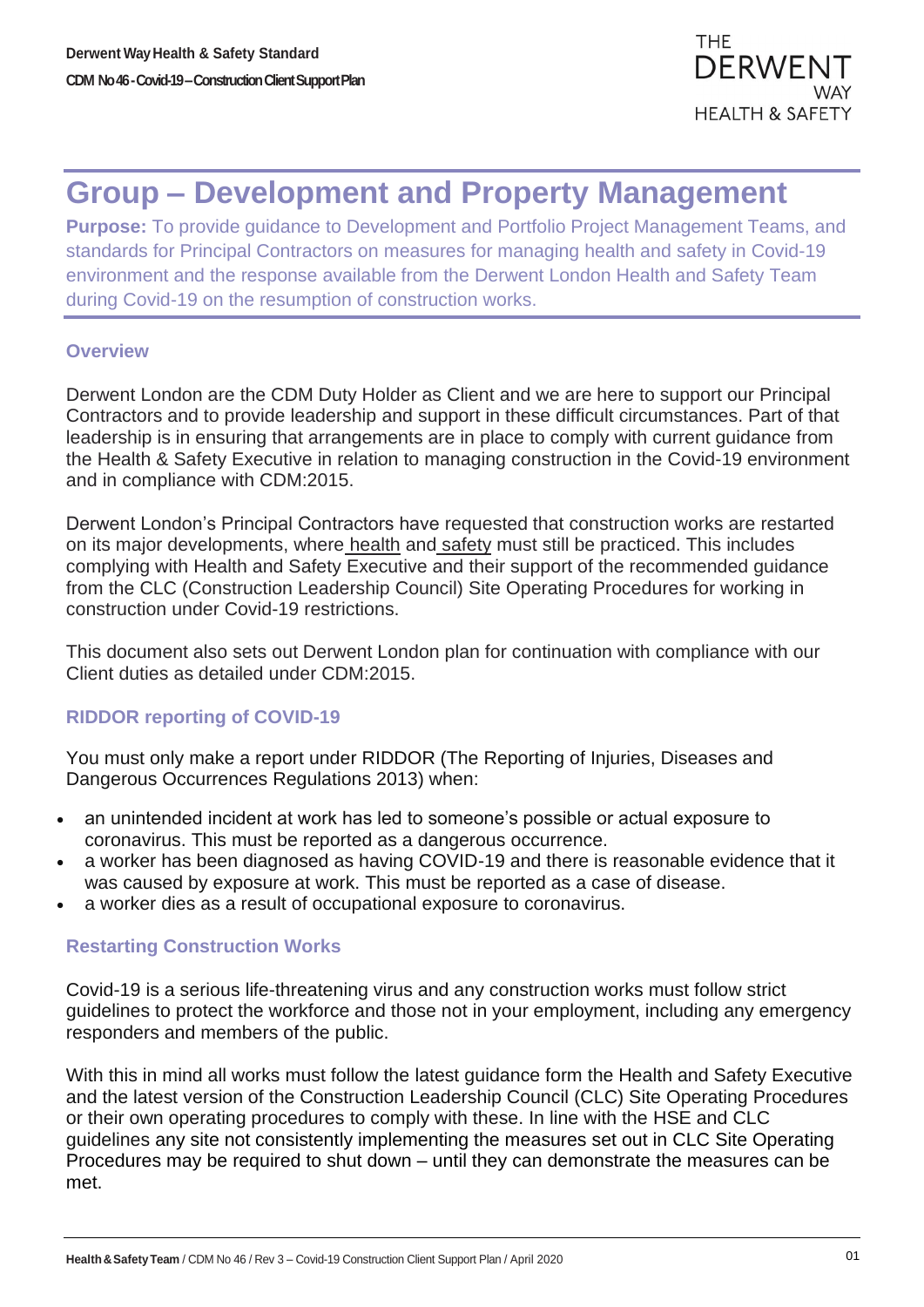

## **What Derwent London Health & Safety Team will provide**

- Comment on the arrangements put in place by the Principal Contractor, including their updated Construction Phase Health and Safety Plan (CPP), which must include their procedures to meet the CLC Site Operating Procedures for work on construction sites. (Note this may be a stand-alone document).
- A limited site visit response for emergency and significant event investigation.
- Site inspections conducted remotely based on information provided by the Principal Contractor – but requested by the Health and Safety Team, with feedback to the Principal Contractor.
- Review of site inspections conducted directly by the Principal Contractor.
- Gathering of site accident / incidents and site statistics based on template TMP-063a.

#### **What the Principal Contractor should Agree to and Provide**

#### **General (before works commence)**

The Principal Contractor must agree to follow the latest HSE and CLC operating procedures for working in construction under Covid-19.

Send an amended Construction Phase Plan (CPP) or stand-alone Covid-19 document to Derwent London Health and Safety Team for comment before works commence and to review it themselves on a periodic basis, or any significant change to guidance, following a serious adverse event, or any major changes to the work or number of persons on site.

Continue to report health and safety significant events in line with Derwent London CDM No 34 Accident Incident near miss guide and Derwent London CDM No 33 Significant Incident Response form for the duration.

Make provision to provide a limited amount of facilities and PPE for Derwent London Accident Investigation Team, in the event they have to attend site to investigate a serious incident or accident.

- PPE in the form of FFP3 Mask and disposable Gloves (hazardous waste to be disposed of by the site).
- 1 Parking Place for a vehicle for the site investigation team (Max 2 persons) for the duration of the investigation.
- 60% Alcohol Sanitizer and soap and water

Note: Other Safety PPE, Boots, High Vis, Safety Helmet etc will be provided by the attendee.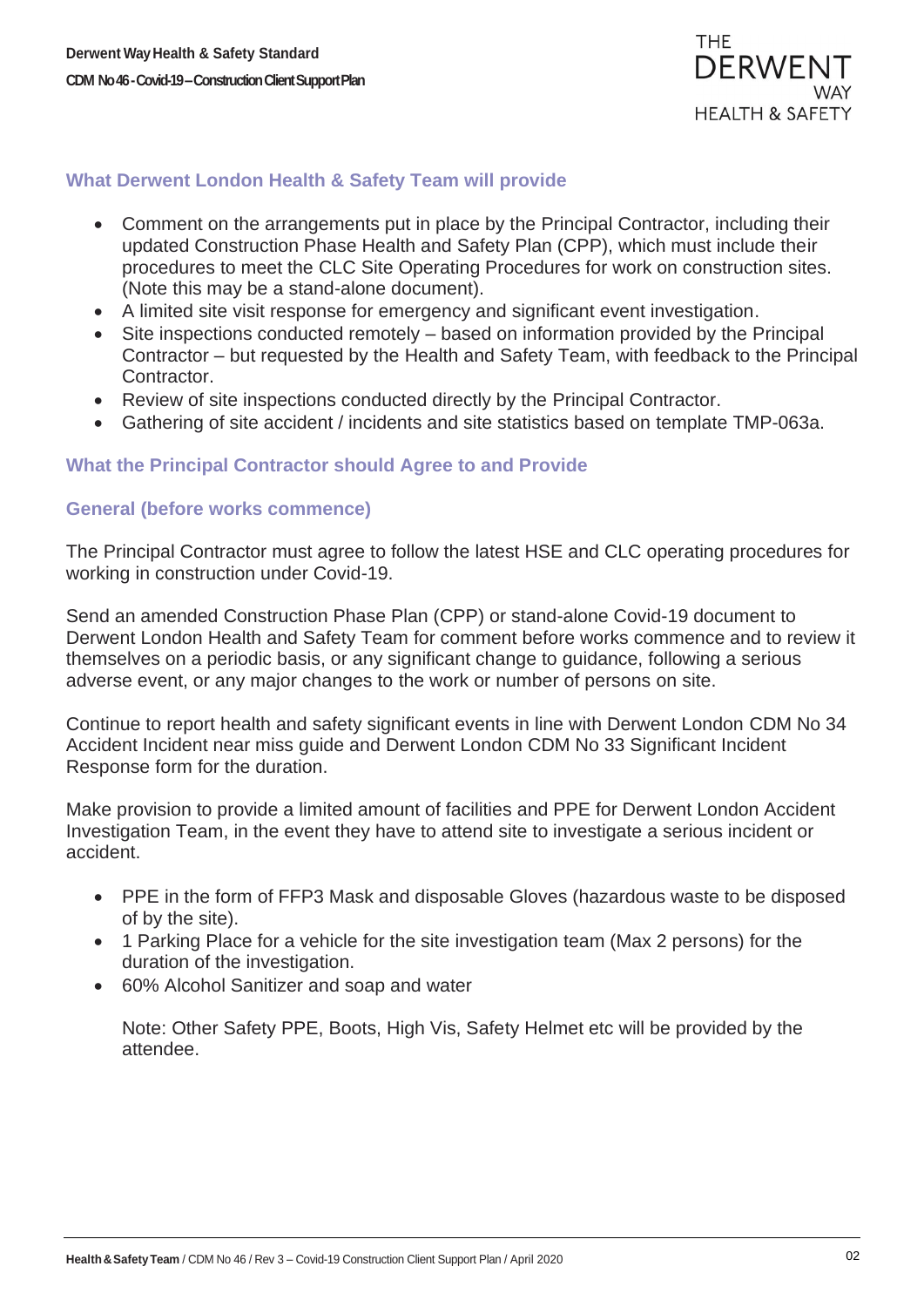#### **Emergency Procedures**

- The Principle Contractor must conduct a first aid needs assessment to make sure they can cope with both Covid-19 and non Covid-19 first aid requirements and make any necessary emergency arrangements.
- Procedures should include how a person or persons are removed from site in the event they are displaying Covid-19 symptoms – including a post removal clean up response.
- Site shutdown and site reopening procedures including security and cleaning post closedown.
- Report significant events to the Derwent London Health and Safety Team at the earliest opportunity and to follow it up by email as detailed on CDM No 33 Significant Incident response Form (This includes any site member diagnosed by a medical professional with Covid-19 or any person removed from site as suspected as displaying symptoms). It does not include self-diagnosis. (the Principal Contractor should note any RIDDOR reportable or potential reportable events).

## **Derwent London Significant Event Response**

• If there is a significant event on site (as determined by CDM No 34 Accident Incident near miss guide and CDM No 33 Significant Incident response form, then the Derwent London Health and Safety Team will be able to respond as detailed under general requirements.

#### **Site Monitoring**

Face to face site monitoring will not resume until a general government agreement has been reached to return to work. In the interim period the site we would like the Principal Contractor to agree to and provide.

- A monthly (short) video taken by a member of the Principal Contractor site team, on areas requested by Derwent London Health and Safety Team, this will include evidence of social distancing, welfare facilities, access and egress arrangements as well as site activities, perimeter etc.
- Agree to conduct and provide a monthly written site inspection with at least 12 captioned Site Photos and narrative to areas as directed by the Derwent London Health and Safety Team. (Or advised as a concern by the site teams).
- Agree to conduct and provide their own fortnightly site inspection with captioned photos of their own choice and to make it available to Derwent London Health and Safety Team.
- Provide monthly documentation (when requested) in response to site inspections such as an updated CPP and Logistics / Fire Plan. Temporary Works Inspections, COSHH SDS and Assessments for any substances used for sanitisers / cleaning etc.
- Provide monthly site statistics to Derwent London Health and Safety Team on Client Health and Safety Information Request Form TMP-063a.
- Agree that this information may be shared with our external health and safety advisors where required.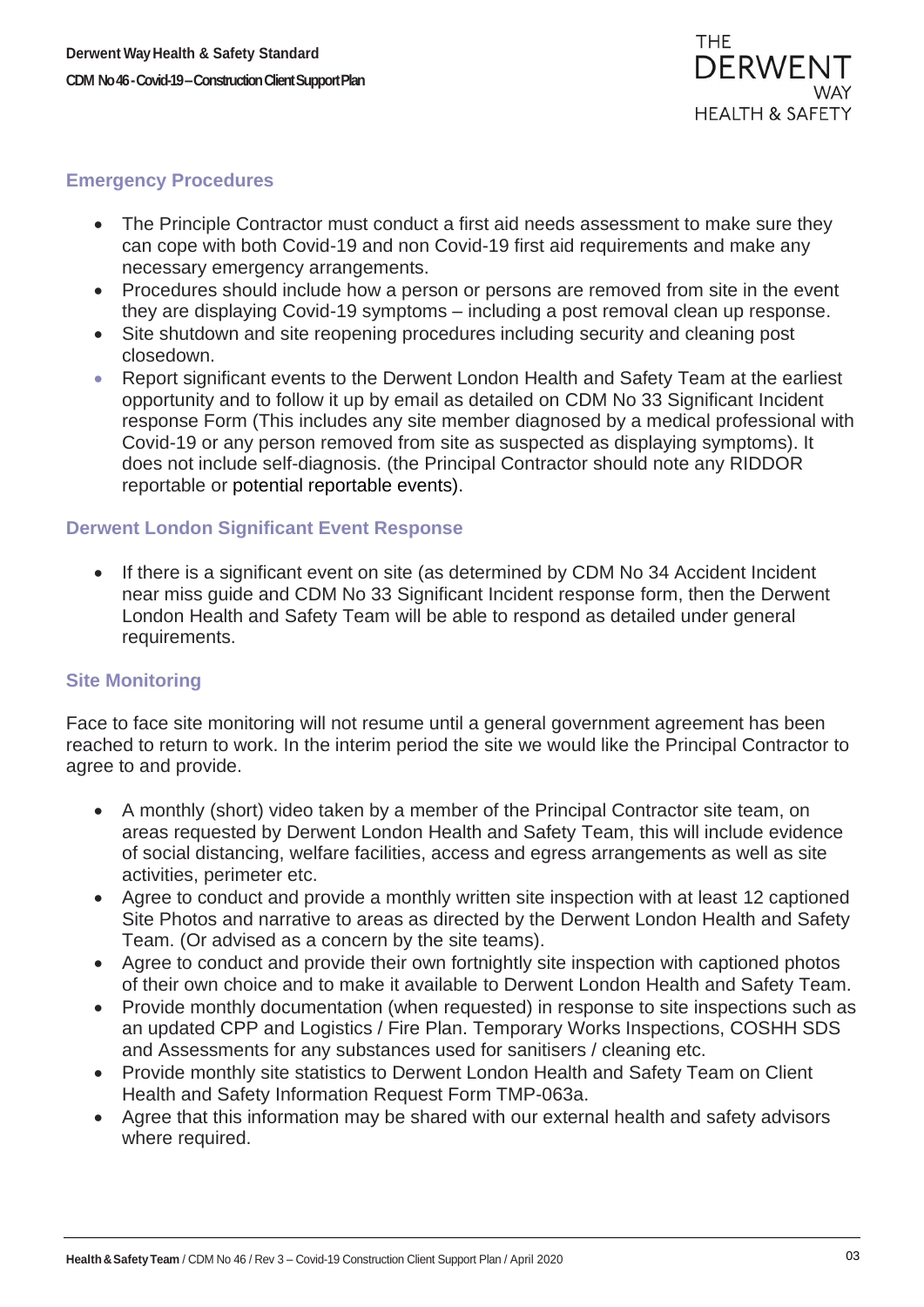#### **Guidance**

CLC – Construction Leadership Council Covid-19 Version 3 – Issued 15<sup>th</sup> April 2020. <https://www.constructionleadershipcouncil.co.uk/news/site-operating-procedures-version-3-published/>

CLC – Covid-19 Safe Working Video https://www.constructionleadershipcouncil.co.uk/news/covid-19 safe-working-video/

CITB Covid-19 Tool Box Talk - [https://www.citb.co.uk/coronavirus-toolbox-talk/](https://protect-eu.mimecast.com/s/QNBjCBB6MT7B93khz_a_i?domain=citb.co.uk/)

Derwent Way CDM No 33 Significant Incident Report Form.

Derwent Way CDM No 34 Accident Near Miss Reporting Guide.

Client Health and Safety Information Request Form TMP-063a.

Health and Safety Executive Guidance

https://www.hse.gov.uk/?utm\_source=govdelivery&utm\_medium=email&utm\_campaign=coronavirus&ut m\_term=intro&utm\_content=construction-17-apr-20

#### **Documentation Return**

**Documents** should be sent in the first instance to Health and Safety Manager Construction [Simon.Cain@derwentlondon.com](mailto:Simon.Cain@derwentlondon.com)

**Copies to -** please CC in the relevant Derwent London Project Manager(s) and external health and safety advisors.

**External advisors** – please ensure that comments and documents are returned to Derwent London Health and Safety Team as above, so we can have one co-ordinated response.

#### **Emergency Contacts**